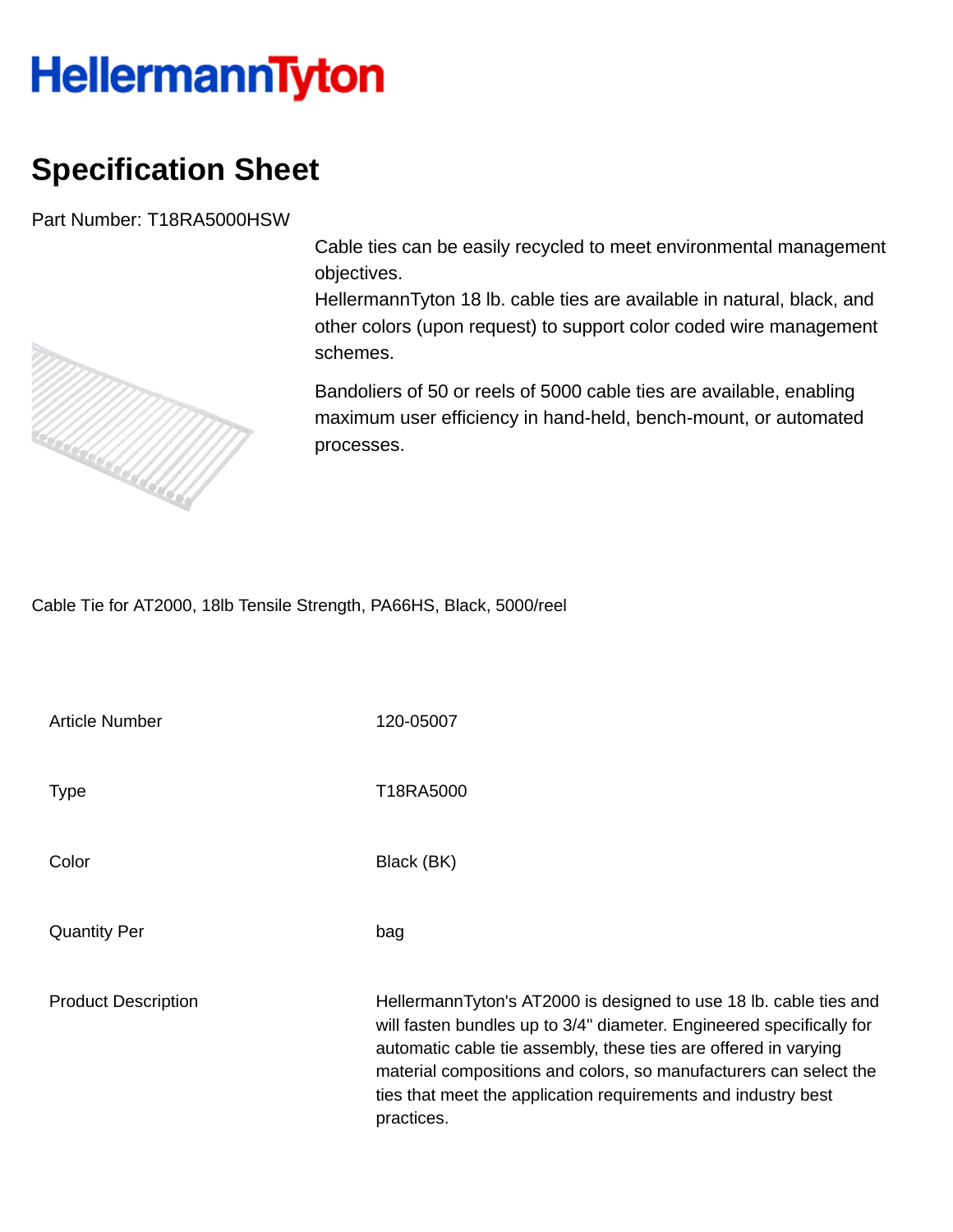| <b>Short Description</b>              | Cable Tie for AT2000, 18lb Tensile Strength, PA66HS, Black,<br>5000/reel |  |  |  |
|---------------------------------------|--------------------------------------------------------------------------|--|--|--|
| <b>Global Part Name</b>               | T18RA5000-PA66HS-BK                                                      |  |  |  |
| Minimum Tensile Strength (Imperial)   | 18.0                                                                     |  |  |  |
| Minimum Tensile Strength (Metric)     | 80.0                                                                     |  |  |  |
| Length L (Imperial)                   | 4.0                                                                      |  |  |  |
| Length L (Metric)                     | 4.8                                                                      |  |  |  |
| Width W (Imperial)                    | 0.1                                                                      |  |  |  |
| Width W (Metric)                      | 2.5                                                                      |  |  |  |
| <b>Bundle Diameter Min (Imperial)</b> | 0.03                                                                     |  |  |  |
| <b>Bundle Diameter Min (Metric)</b>   | 0.7                                                                      |  |  |  |
| <b>Bundle Diameter Max (Imperial)</b> | 0.79                                                                     |  |  |  |
| <b>Bundle Diameter Max (Metric)</b>   | 20.0                                                                     |  |  |  |
| Power supply unit                     | Electrical                                                               |  |  |  |